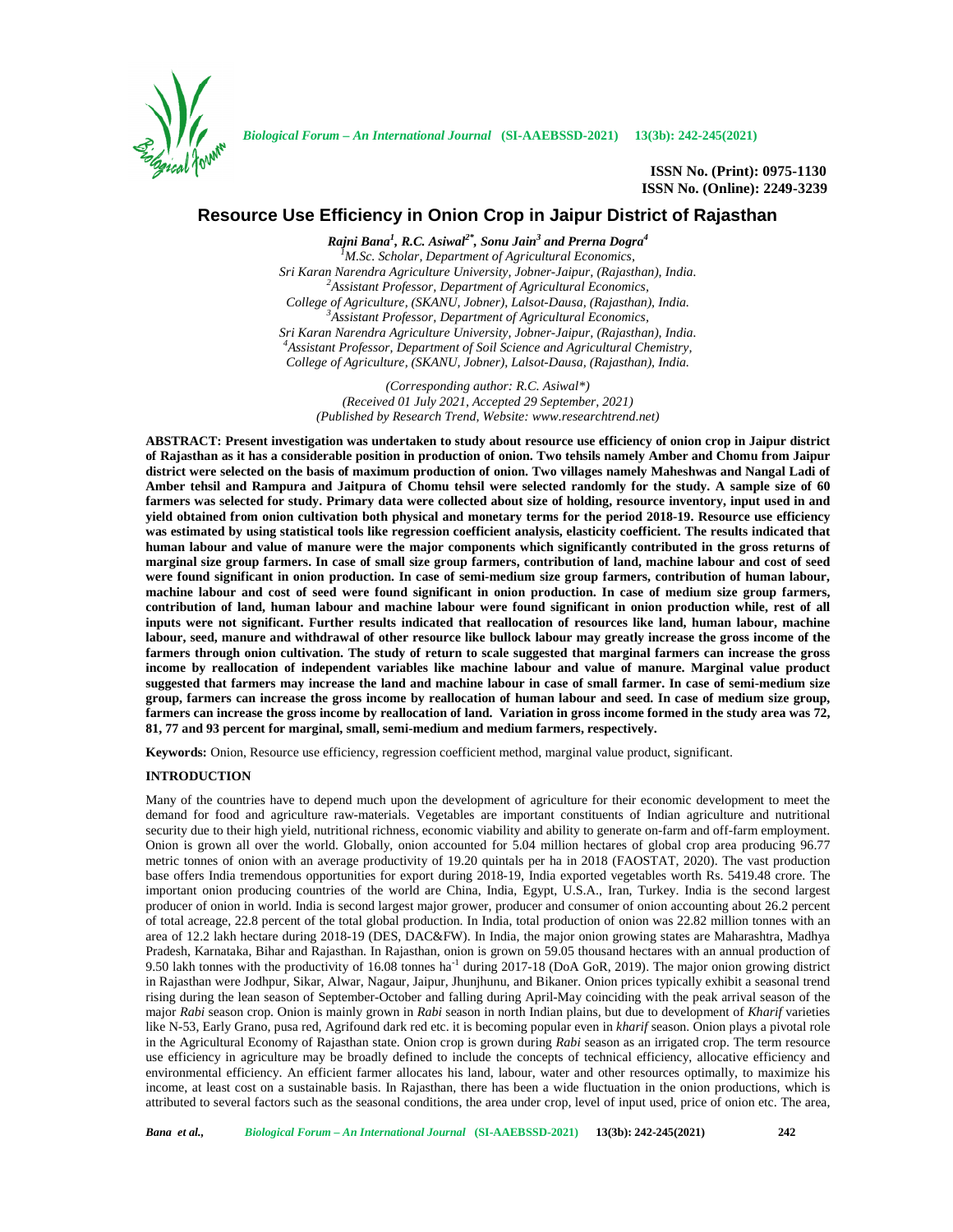yield and price of onion play a greater role in enhancing the production of onion. The level of input use and their prices affect the profitability of the crop enterprise.

# **MATERIALS AND METHODS**

Jaipur district was purposively selected as it has considerable higher contribution in production of onion in the state. Two tehsils namely Amber and Chomu were selected on the basis of maximum production of onion. Maheshwas and Nangal Ladi villages of Amber tehsil and Rampura and Jaitpura villages of Chomu tehsil were selected for the study. Thus, a sample of 60 farmers from four villages were selected for detailed study.

The present study was based on primary data and the required data on size of holding, resource inventory, input used in and yield obtained from onion cultivation both physical and monetary terms from selected farmers for the period 2018-19 were collected and analyzed accordingly.

## **Statistical tools**

**Resource use efficiency of onion** was calculated with the given formula:

Log Y =  $\log a + b_1 \log x_1 + b_2 \log x_2 + b_3 \log x_3 + b_4 \log x_4 + b_5 \log x_5 + b_6 \log x_6 + u \log e$ **Where** 

 $Y =$  Gross income (rupees)

 $X_1 =$  Land (hectares)

 $X_{2}$  Value of human labour (rupees)

 $X_{3}$  = Value of bullock labour (rupees)

 $X_4$  = Value of machine labour (rupees)

 $X_5$  = Value of seeds (rupees)

 $X_6$  = Value of manure (rupees)

 $a = Constant$ 

 $e =$ Random variable

 $b_1$  to  $b_6$  are elasticity coefficients of respective inputs.

Geometric mean of Y<sub>i</sub>  $MVP$  of  $Xi = b_i$ 

Geometric mean of  $X_i$ 

Where,

 $b_i$  = Elasticity coefficient of i<sup>th</sup> variable  $Y_i$  = Gross income  $X_i = i$ <sup>th</sup> independent variable  $SE_x = S \div \sqrt{n}$ 

Where,  $X =$ Independent variable  $S =$  Standard deviation  $N = No$ . of observation

## **RESULTS AND DISCUSSION**

The value of regression coefficient of different variables for onion production under different size groups (Table 1) reveals values of coefficients of adjusted R square and were found to be quite high in all the size groups i.e. (72 to 93 percent), which indicated fraction of the variation in the value of Y that is explained by explanatory variables. Return to scale is the sum of the elasticities of resources included in the power function, indicating the percentage change in total production due to one percent change in the selected variable input. The sum of the regression coefficient of selected variables were estimated to be 0.928, 1.166, 1.440 and 1.109 for marginal, small, semi-medium and medium farm size group's, respectively. These results indicated decreasing returns to scale in marginal size group and increasing returns to scale in all other size groups. The values of regression coefficients of land were found to be significant i.e. 0.426 and 0.340 for small and medium size groups, respectively (Sharma and Joginder, 1990). The values of regression coefficient of human labour were found to be significant i.e. -0.054, 0.513 and 0.525 for marginal, semi-medium and medium size groups, respectively. Similar study was conducted by Chandrashekhara *et al.,* 1991, Sharma *et al.,* 1992, Deshmukh, 2002, Ghulghule *et al.*, 2003, Verma *et al.*, 2004, Abdu *et al.*, 2015 and Bapri *et al.*, 2016. The value of regression coefficient of machine labour were found to be significant i.e. 1.185, 0.458 and -0.206 for small, semi medium and medium size groups, respectively. The value of regression coefficient of manure was found to be significant i.e. 0.339 for marginal size group. The similar results were inconsonance with the results of Sharma and Joginder, 1990, Ghulghule *et al.*, 2003, Verma *et al.*, 2004. The value of regression coefficient for cost of seed were found to be 0.285 and 0.030 for small and semi-medium size groups, respectively (Verma *et al.*, 2004). The value of regression coefficients for bullock labour were found non-significant for all size groups. The similar study was conducted by Sharma *et al.,* 1992. In case of marginal farmer group, the value of human labour and manure were found significant at 10 percent and 5 percent level of significance respectively (Chandrashekhara *et al.*, 1991). However, manure has positive contribution in onion yield (Deshmukh, 2002) but human labour has negative contribution in the production of onion due to unskilled labour and the rest of all inputs were found not significant in onion production. In case of small farmer group, the value of land, machine labour and cost of seed. were found significant at 10 percent, 10 percent and 5 percent level of significance, respectively Similar results were inconsonance with the results of Lokapur *et al.*, 2014, Abdu *et al.*, 2015, Bapri *et al.*, 2016, Saleh *et al.*, 2016, Verma *et al.*, 2004 and Shelke *et al.*, 2011. All inputs have positive contribution in the onion production due to fertile land, good quality seed and proper amount of seed and use of high technology machineries. In case of semi-medium farmer group, the value of human labour, machine labour and seed cost were found significant at 10 percent,10 percent and 5 percent level of significance, respectively. All inputs have positive contribution in the yield due to fertile land, adequate size of land, skilled labour and high technology machineries. In case of medium farmer group, the value of land, human labour and machine labour were found significant at 1 percent, 10

*Bana et al., Biological Forum – An International Journal* **(SI-AAEBSSD-2021) 13(3b): 242-245(2021) 243**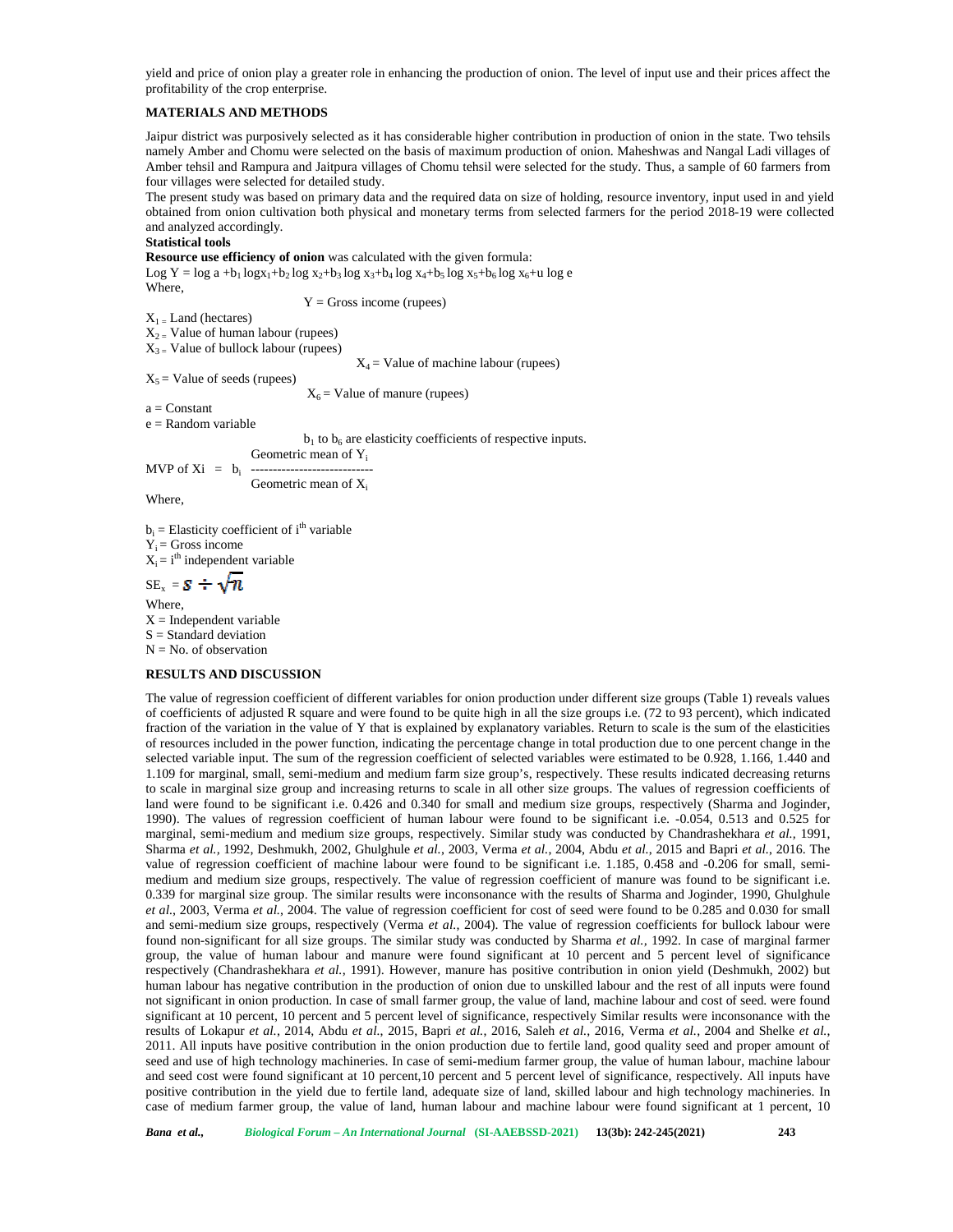percent and 5 percent, respectively. Land and human labour have positive contribution in production due to fertile land, large size of land holding and skilled labour. However, the machine labour has negative contribution in the production due to high technology.

| <b>Particulars</b>                             | Size group                  |                              |                             |                                       |  |  |
|------------------------------------------------|-----------------------------|------------------------------|-----------------------------|---------------------------------------|--|--|
| No. of farmers                                 | <b>Marginal</b><br>(<1 ha.) | <b>Small</b><br>$(1-2)$ ha.) | Semi-Medium<br>$(2-4)$ ha.) | <b>Medium</b><br>$(4-10 \text{ ha.})$ |  |  |
|                                                | (19)                        | (17)                         | (12)                        | (12)                                  |  |  |
| Intercept $(A)$                                | 4.129                       | 3.143                        | 3.694                       | 4.603                                 |  |  |
|                                                | (1.218)                     | (6.294)                      | (0.874)                     | (2.995)                               |  |  |
|                                                | [3.39]                      | [4.170]                      | $[-3.080]$                  | [3.539]                               |  |  |
|                                                | ${0.27}$                    | ${0.004}$                    | ${0.06}$                    | ${0.31}$                              |  |  |
| Regression coefficient (b) of                  |                             |                              |                             |                                       |  |  |
|                                                | 0.064                       | $0.426*$                     | 0.392                       | $0.340***$                            |  |  |
|                                                | (0.074)                     | (0.780)                      | (1.943)                     | (0.230)                               |  |  |
| Land (ha) $X_1$                                | [0.860]                     | [0.901]                      | [0.475]                     | [1.478]                               |  |  |
|                                                | ${0.32}$                    | ${0.07}$                     | ${0.28}$                    | ${0.003}$                             |  |  |
|                                                | $-0.054*$                   | $-0.438$                     | $0.513*$                    | $0.525*$                              |  |  |
| Human labour $(')$ $X_2$                       | (0.301)                     | (0.901)                      | (0.216)                     | (0.808)                               |  |  |
|                                                | $[-1.820]$                  | $[-1.042]$                   | [0.060]                     | [0.031]                               |  |  |
|                                                | ${0.08}$                    | ${0.34}$                     | ${0.06}$                    | ${0.07}$                              |  |  |
| Machine labour $\cap X_3$                      | 0.452                       | $1.185*$                     | $0.458*$                    | $-0.206**$                            |  |  |
|                                                | (0.302)                     | (0.589)                      | (0.227)                     | (0.231)                               |  |  |
|                                                | [1.496]                     | $[-2.010]$                   | [2.016]                     | $[-1.326]$                            |  |  |
|                                                | ${0.21}$                    | ${0.06}$                     | ${0.08}$                    | ${0.03}$                              |  |  |
|                                                | $0.339**$                   | 0.057                        | $-0.046$                    | $-0.176$                              |  |  |
|                                                | (0.114)                     | (0.498)                      | (0.202)                     | (0.208)                               |  |  |
| Value of manure $\cap$ X <sub>4</sub>          | $[-2.962]$                  | [0.115]                      | [0.230]                     | $[-1.327]$                            |  |  |
|                                                | ${0.02}$                    | ${0.40}$                     | ${0.26}$                    | ${0.32}$                              |  |  |
|                                                | 0.173                       | $0.285**$                    | $0.030**$                   | 0.328                                 |  |  |
| Cost of seed $\cap X_5$                        | (0.145)                     | (0.294)                      | (0.178)                     | (0.298)                               |  |  |
|                                                | [1.191]                     | [2.330]                      | [0.171]                     | [1.768]                               |  |  |
|                                                | ${0.28}$                    | ${0.04}$                     | ${0.02}$                    | ${0.36}$                              |  |  |
|                                                | $-0.046$                    | $-0.349$                     | 0.093                       | 0.284                                 |  |  |
|                                                | (0.121)                     | (0.149)                      | (0.103)                     | (0.213)                               |  |  |
| Bullock labour $\cap X_6$                      | $[-0.382]$                  | $[-1.547]$                   | [0.905]                     | $[-0.863]$                            |  |  |
|                                                | ${0.43}$                    | ${0.24}$                     | ${0.33}$                    | ${0.21}$                              |  |  |
| Sum of elasticities [ bi] (return<br>to scale) | 0.928                       | 1.166                        | 1.440                       | 1.109                                 |  |  |
| <b>Adjusted R square</b>                       | 0.72                        | 0.81                         | 0.77                        | 0.93                                  |  |  |

**Table 1: Regression coefficient of selected variable for onion production.**

(Figures in brackets indicate standard error of regression coefficient); \*, \*\*, \*\*\* shows level of significance at 10, 5 and 1 percent respectively; [Figures in square brackets indicate t-value of regression coefficient] ;{Figures in brackets indicate P-value of regression coefficient}

**Marginal Value Product .**The marginal value productivity (MVP) for each input was estimated at geometric mean of gross output and their respective input factors. Table 2 reveals that the marginal value productivity of land was found to be 0.096, 2.180, 0.978 and 1.633 for marginal, small, semi-medium and medium size group, respectively. The similar study was conducted by Woseor *et al*., 2012, Lokapur *et al.*, 2014. The marginal value productivity of human labour was found to be -0.658, -1.120, 1.154, 0.023 for marginal, small, semi-medium and medium group, respectively (Deshmukh, 2002). The marginal value productivity of machine labour were found to be 0.557, 1.589, 0.552 and -0.359 for marginal, small, semi-medium and medium group, respectively. The Marginal value productivity of manure were found to be 0.425, 0.074, -0.062 and -0.298 for marginal, small, semi-medium and medium group, respectively. The study was inconsonance with the study of Woseor *et al.*, 2012, Lokapur *et al.*, 2014. The marginal value productivity of seed was found to be 0.237, 0.924, 1.040 and 0.310 for marginal, small, semi-medium and medium group, respectively. The similar results were found by Woseor *et al.*, 2012, Lokapur *et al.*, 2014. The marginal value productivity of bullock labour were found to be -0.070, -0.009, 0.144 and 0.218 for marginal, small, semi-medium and medium group, respectively. The results were inconsonance with the results of Woseor *et al.*, 2012, Lokapur *et al.*, 2014.Deshmukh, 2002 verma *et al*., 2004. The ratio of MVP to factor cost were greater than one for those inputs indicating that still there exists scope for higher utilization of these inputs which in turns would increase the gross income. This would help to maximize their profit in onion cultivation. The ratio of MVP to factor cost found less than unity indicating restricted application of these inputs in respective area and the MVP was negative for those inputs indicating overused than requirement, there was need to reduce those to optimize returns.

|        |                             | <b>MVP</b>      |              |                        |               |  |  |
|--------|-----------------------------|-----------------|--------------|------------------------|---------------|--|--|
| S. No. | <b>Resource</b>             | <b>Marginal</b> | <b>Small</b> | Semi-<br><b>Medium</b> | <b>Medium</b> |  |  |
|        | Land $X_1$                  | 0.096           | 2.180        | 0.978                  | 1.633         |  |  |
| 2.     | Human labour X <sub>2</sub> | $-0.658$        | $-1.120$     | 1.154                  | 0.023         |  |  |
| 3.     | Machine labour<br>$X_3$     | 0.557           | 1.589        | 0.552                  | $-0.359$      |  |  |
| 4.     | Manure $X_4$                | 0.425           | 0.074        | $-0.062$               | $-0.298$      |  |  |
| 5.     | Seed $X_5$                  | 0.237           | 0.924        | 1.040                  | 0.310         |  |  |
| 6.     | Bullock labour $X_6$        | $-0.070$        | $-0.009$     | 0.144                  | 0.218         |  |  |